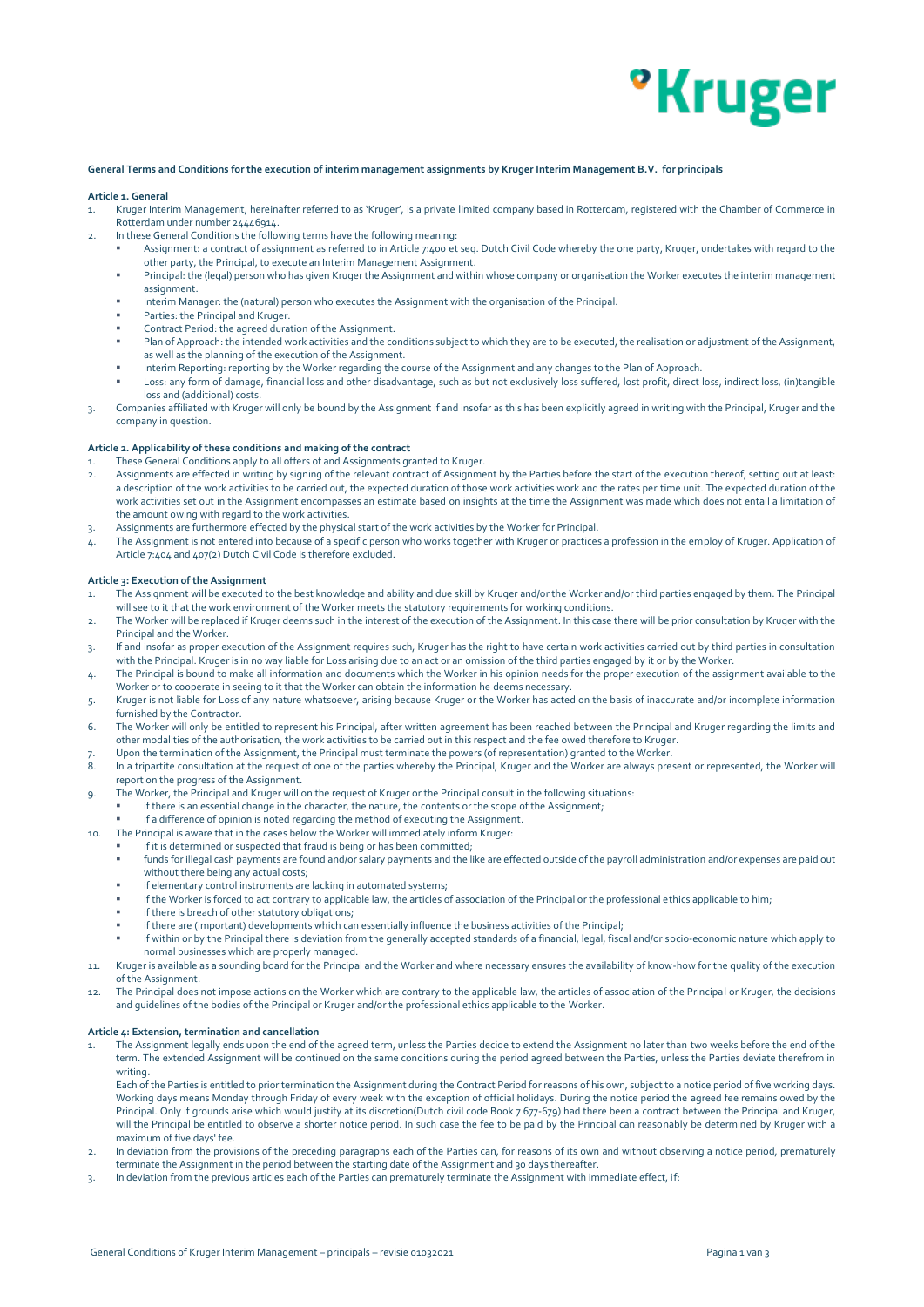# *•***Kruger**

- the other party is declared bankrupt, is granted a moratorium on payment or the statutory debt rescheduling scheme is declared to apply to him/it or the other party is in liquidation;
- there is prejudgment or enforced attachment of a substantial part of the personal and/or real estate or other property of the other party.
- 4. Kruger has the right to prematurely terminate the Assignment with immediate effect in case of one the circumstances set out in Article 3.10 and/or in the event the Principal acts contrary to Article 3.12.
- 5. Each of the Parties has the right to cancel the Assignment with immediate effect and without judicial intervention if the other party essentially fails in the performance of its obligations and, after having received a written demand in this respect, does not perform these obligations within five working days after this reminder is sent.
- 6. If one of the Parties terminates or cancels the Assignment, on the basis of Article 4 of these General Conditions, this party is not bound to pay any compensation to the non-terminating party.
- 7. Termination or cancellation as referred to in Article 4 of these General Conditions must always be effected in writing.

#### **Article 5: Fees**

- The fee which the Principal owes Kruger for the work and costs made will be recorded in the Assignment. Kruger will see to it that a time record is kept, which serves as the basis for the calculation of the fee owing by the Principal in this respect. The administration of Kruger will provide evidence with regard to the determination of the fee owed for the Assignment.
- 2. Kruger invoices per week. Payment of the invoice amount must be made within 10 working days after sending the invoice. If the Principal does not pay the invoice within the aforementioned term, he will be legally in default and he is bound to pay the statutory commercial interest pursuant to Article 6:119A Dutch Civil Code over the outstanding amount.
- 3. Kruger is entitled during the execution of the Assignment to invoice on the basis of advance invoices, and/or demand additional security of the Principal.
- 4. In the case of liquidation, bankruptcy, applicability of the statutory debt rescheduling scheme or moratorium on payment of the Principal, the obligations of the Principal will be immediately due.
- 5. Payments made by the Principal will in the first place always be allocated payment of all interest and costs owed, in the second place to due invoices which are outstanding the longest. The Principal will not be entitled to claim suspension of his obligations or discount or set-off of his debt to Kruger in respect of any claim on Kruger.
- 6. All judicial and extrajudicial (collection) costs reasonably made, which Kruger makes as a result of the non-performance by the Principal of service payment obligations, will be charged to the Principal, with a minimum of 15% of the outstanding claim.
- 7. If the payment conduct of the Principal in the opinion of Kruger gives rise to such and/or the Principal refuses to give the security demanded by Kruger, the Principal will be in default without Kruger being bound to give the Principal notice of default in this respect and Kruger, without prejudice to its other rights, is entitled to suspend or cancel the further execution of the Assignment immediately and without prior warning. Everything the Principal owes Kruger under any heading whatsoever will be immediately due in such case.
- 8. The Principal and Kruger hereby agree with each other that Kruger will always be entitled to set off all debts which it owes to the Principal under whatever heading against claims which it or any company affiliated with it may at any time have on the Principal under whatever heading, regardless of whether these claims are due or (un)conditional. As a result of the set-off of these debts and claims, said debts or claims will be cancelled to their common amount. The companies affiliated with Kruger include Kruger Business Consultants, Kruger Executive Search and Kruger Corporate Finance and furthermore all companies which are connected with Kruger in a group as referred to in Article 2:24b Dutch Civil Code.

### **Article 6: Liability**

- 1. Kruger is bound to take reasonable effort to ensure that the Worker will do everything that can be expected of him as a reasonably acting and reasonably skilled interim-manager to perform the Assignment.
- 2. Only obligations of endeavour ensue from the Assignment for Kruger. Kruger therefore does not give any guarantee with regard to the results of the Assignment. 3. Kruger is not liable to the Principal for Loss suffered by the Principal and/or third parties as a result of or in connection with any shortcoming in the performance of
- Kruger obligations under the Assignment or any activity or action or any omission by the Worker, regardless of whether the claim for compensation is based on the Assignment, wrongful act or any other basis. The limitation of liability laid down in this paragraph does not apply if the Loss is attributable to intent or wilful misconduct of Kruger.
- 4. Notwithstanding the provisions in the preceding paragraph of this article and without prejudice to the liability in the case of intent or wilful misconduct of Kruger, should any liability exist, this liability of Kruger in any event extends no further than the amount that is charged as a fee to the Principal over the last six months that the Assignment lasted. If the Assignment's term is less than six months, when calculating the maximum amount said shorter term will be the basis of the calculation.
- 5. The Principal is bound to indemnify Kruger and the Worker with regard to all claims of third parties connected with the Assignment which they wish to enforce in respect of Kruger and/or the Worker and all costs which Kruger and/or the Worker make in connection with the defence against such claim, including the reasonable costs of legal assistance (both judicially and extrajudicially). The obligation laid down in this paragraph does not apply if the Loss is due to intent or wilful misconduct of Kruger or insofar as the claim relates to him, the Worker.
- 6. The Principal indemnifies Kruger and the Worker against all claims for compensation arising due to actions of persons who (if the Worker has a seat on a managerial body) hold a seat on the same administrative bodies of the Principal next to the Worker.
- 7. Notwithstanding the other provisions of this Article 6, Kruger, if when performing the Assignment it makes use of the services of a Worker who does not possess a VAR statement, is liable for the Loss which the Principal suffers in such case, but only insofar as it is comprised of employee insurance premiums owed by the Worker, and salary tax on behalf of the Worker and insofar as the relevant premiums and taxes have actually been paid by the Principal to the Receiver of Taxes.
- 8. Intent or wilful misconduct as referred to in these conditions only means the intent or wilful misconduct of the bodies or managerial staff of Kruger (including supervising subordinates), not those of the Worker.

#### **Article 7: Force majeure**

- 1. Force majeure on the part of Kruger means circumstances which hinder or delay the performance of an obligation of Kruger under the heading of the Assignment and which arise beyond the reasonable control of Kruger, such as but not exclusively work stoppage, strikes, illness and any delay on the part of the Worker, regardless of whether or not these arose outside of his reasonable control.
- 2. The Principal will at all times, including in the event of force majeure with regard to the work carried out under the Assignment pay fees which have become owing to Kruger. If Kruger has already partly performed its obligations upon the arising of the force majeure, or can only perform its obligations in part, it is entitled to separately invoice the part already executed or which can be executed and the Principal is bound to pay this invoice – without any right of discount, suspension or set-off – as if it were an individual contract.

#### **Article 8: Confidentiality, non-competition and personal data**

1. Each of the Parties shall be obliged to uphold the confidentiality of the confidential information of the other Party to which it may have access in any way, during the term of the Assignment and a period of five years after the term of the Assignment. This confidentiality obligation shall not apply if (1) the information was already in the public domain at the time when the party to which the confidentiality obligation applies became aware of it, without there being any breach of any confidentiality obligation imposed on a third party in this respect, and (2) if a party is bound by legal obligations to disclose the confidential information known to it. Confidential information includes all information of one of the parties to the Order insofar as it relates to the company of that party, such as, but not limited to,